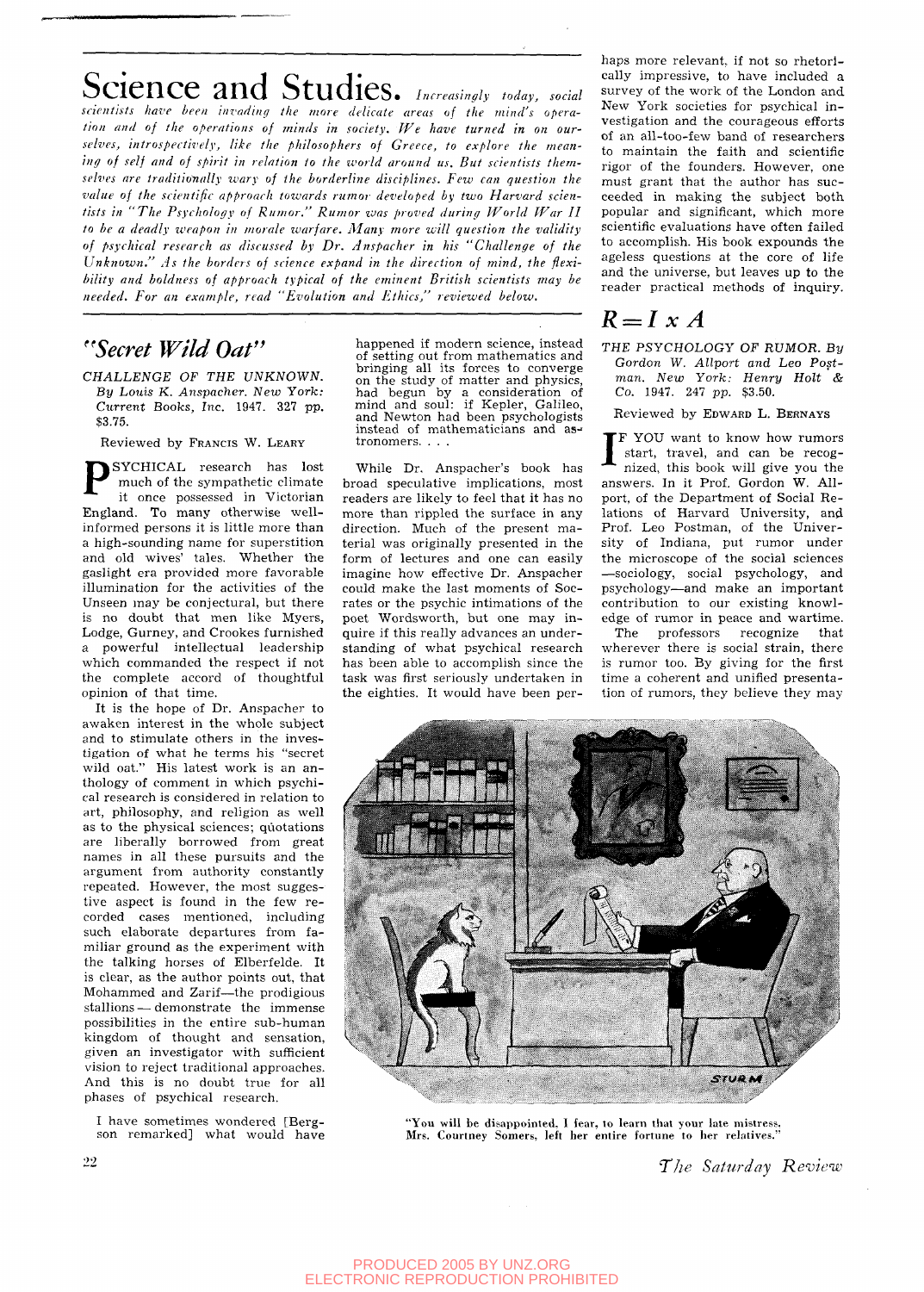Jean-Paul Sartrés

 $\mathbb{S}\mathcal{K}$  borzoi books  $\mathcal{K}\mathcal{F}\mathcal{K}^*$ 

great existentialist novel



"This is a disquieting, painful, but absorbing novel about personal freedom. M. Sartre has transmuted his philosophical ideas into compelling human situations and powerfully illustrated the truths that to seek freedom by divesting oneself of responsibilities is to find no freedom and that to refuse to arrive at a decision is the most unsatisfactory of all decisions."-THORNTON WILDER \$5.00

*^iMufym 0lc^ 0^mieii* 

new book of poems

TAIRWAY OF

These hundred and eight poems display at their richest Mr. Benet's variety, supple poetic art, and the music that made his earlier volumes happy events to countless readers. Thev range from a handful of lines to long narrative poems, from lyrics to ballads, as widely as the interests of a civilized and impassioned man of sensitivity. In the case of so accomplished a craftsman —a Pulitzer Prize winner and conductor of *SRL's* renowned "Phoenix Nest"—it is idle to speak of "maturing": *The Stairway of Surprise* is the ripe fruit of a fine and moving talent. \$3-50 *Lean-Paul Saidre's*<br>
great cisionnialist novel<br> **THE AGE OF REASON**<br>
such a specific content of the content of the content of the content of the content of the content of the content of the content of the content of the c

*SBtulif^m tyHa^icu^^* 

dramatic story of conflict between antiquity's greatest sage and its greatest tyrant

PLATO DIONYSIUS AND

This fictionized biography of Plato and of Dionysius II of Syracuse makes challenging and compelling reading on three levels of interest: as pure story, as brilliant re-creation, and as philosophic  $\mathbb{Z}_2^2$  argument. In the struggle between typest and philosopher I value story, and as philosophic story, and also  $\sum_{i=1}^{\infty}$  argument. In the struggle between tyrant and philosopher Ludwig Marcuse has seen and dramatically projected the eternal war between wisdom and selfish force.  $\qquad \qquad$  \$3.50

^ • ^ On sale at all bookshops and published in New York by

 $\mathcal{K}$ Soo  $\mathcal{K}$  (since  $\mathcal{K}$  alfred  $\cdot$  A $\cdot$  KNOPF (Soo  $\mathcal{K}$ 

AUGUST 30, 1947 **23**